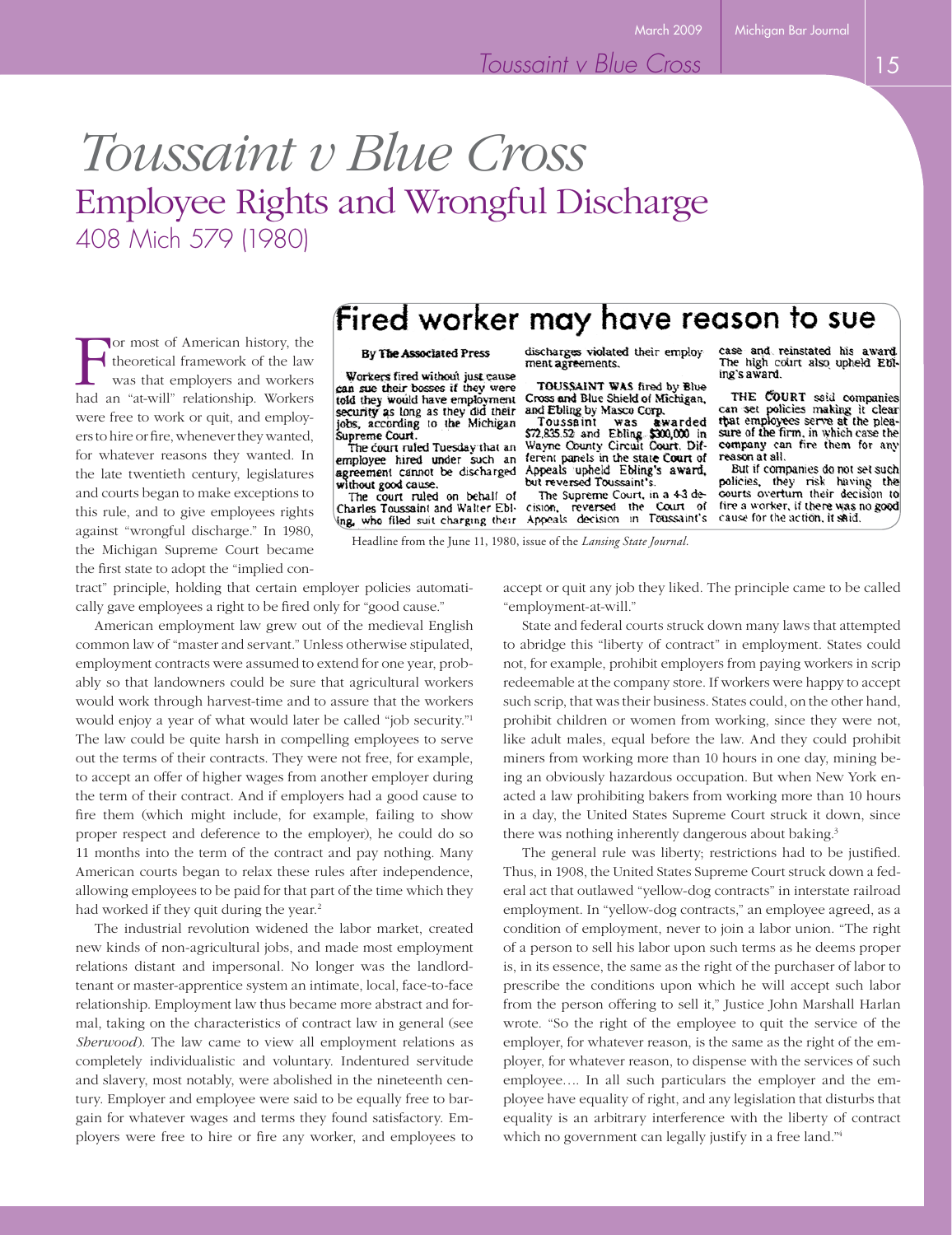*Toussaint v Blue Cross*

"Employment-at-will" is sometimes referred to as "Wood's rule," after it was mentioned in Horace Wood's 1877 treatise, *Master and Servant.*  "Men must be left, without interference to buy and sell where they please, and to discharge or retain employees at will for good cause or no cause, or even for bad cause without thereby being guilty of an unlawful act per se," Woods wrote. "It is a right which an employee may exercise in the same way, to the same extent, for the same cause or want of cause as the employer."<sup>1</sup> Wood added that, unless an employment contract explicitly said otherwise, the contract was terminable by either party at any time.

1. Quoted in Skoppek, *Employment-at-Will in Michigan: A Case for Retaining the Doctrine,* Mackinac Center for Public Policy (1991), available at <http:// www.mackinac.org/article.aspx?ID=266> (accessed March 1, 2009).

In the late nineteenth and early twentieth centuries, many observers began to criticize the employment-at-will principle. The formal equality of the employer and employee, they argued, was a legal fiction that masked the obviously greater power of the employer. How could a penniless immigrant bargain on equal terms with a billion-dollar corporation like U.S. Steel? Far from guaranteeing employee liberty, employment-at-will forced workers to accept employer dictation or starve, producing "wage slavery."5 Legislatures and courts began to respond to the "unequal bargaining power" argument to bolster employee rights, making exceptions to the employment-at-will principle. The most important of these exceptions empowered labor unions. The National Labor Relations (Wagner) Act of 1935 compelled employers to bargain with unions chosen by a majority of their workers. The Act also prohibited employers from firing workers for union activity, and most collective bargaining agreements provided some procedure whereby employers had to show "good cause" to fire workers. By 1955, almost one in three American non-farm workers was a union member.

After World War II, the state and federal governments added protections for the remaining two-thirds of workers who could be terminated for no reason or bad reasons. Many states in the northeast, upper Midwest, and West adopted "fair employment practice" laws, which made it illegal to fire someone because of race, creed, color, or national origin. Michigan adopted such an act in 1955. Congress adopted this non-discrimination rule, and added sex as a protected class, in the Civil Rights Act of 1964. The California Supreme Court held in 1959 that it was unlawful to fire someone for reasons that were contrary to "public policy."6 In this case, the Teamsters Union made a trucking company fire a worker who had agreed to testify about union corruption to the state legislature. Similarly, a worker could not be fired for agreeing to serve on jury duty or for filing a workers' compensation claim. Few states followed California's example right away, but by the end of the century all but a handful of states had adopted a public-policy exception to the employment-at-will rule.7

The Michigan Supreme Court led the way in the judicial creation of further protections against wrongful discharge. In 1967, Charles Toussaint interviewed for a job as a financial officer with Blue Cross/Blue Shield of Michigan. During the interview process, he was told that he would be employed until retirement, "as long as I did my job," and that "if I came to Blue Cross, I wouldn't have to look for another job because [the interviewer] knew of no one ever being discharged." While there was no written contract of employment, he was given a 260-page employee manual, in which the company declared that its policy was to fire for "just cause" only. Toussaint later had problems managing Blue Cross' company-car accounts and was fired. He sued, claiming that he had been fired without just cause, and a Wayne County jury awarded him \$73,000. Blue Cross appealed, and the Michigan Court of Appeals reversed the decision. Toussaint then appealed to the Supreme Court.<sup>8</sup>

*Toussaint v Blue Cross* was consolidated for argument with a factually similar case, *Ebling v Masco Corporation.* The Supreme Court unanimously agreed that a jury could consider testimony in the record on whether the employee and employer made an oral contract that included distinguishing features or provisions that made Mr. Ebling's employment terminable at will but only for cause. The Court upheld a judgment that he was entitled to recover the value of stock options that he forfeited when fired without just cause. As to Mr. Toussaint's contract, however, the Court split 4-3 as to whether Mr. Toussaint's evidence that such a contract existed was sufficient to make a prima facie case.

In a 4-3 decision, the Court restored the trial court verdict for Toussaint. Justice Charles Levin wrote the majority opinion; the three Republicans dissented. Levin held that the interview statements and employee manual amounted to an "implied contract" that included just-cause termination. Employment-at-will could not be assumed in the face of such expressions of just-cause tenure. Employers were entitled to maintain an at-will policy, he noted, but Blue Cross and other employers had created misunderstandings by not stating such a policy clearly. Levin denied the company's contention that they received no consideration from the employee in exchange for greater job security—and without such consideration there could be no contract. "The employer secures an orderly, cooperative and loyal work force" in exchange for job security, he claimed. "Having announced the policy, presumably with a view to obtaining the benefit of improved employee attitudes and behavior and improved quality of the work force, the employer may not treat its promise as illusory."9 In addition to the "implied contract" that Toussaint made when he was hired, subsequent company policies created, without contract requirements, a "legitimate expectation" of tenure. "We hold that employer statements of policy, such as the [guidelines], can give rise to contractual rights in employees without evidence that the parties mutually agreed that the policy statements would create contractual rights."10 Thus the two pillars of wrongful-discharge law in Michigan were "implied contract" and "legitimate expectations."

Justice James Ryan wrote the dissenting opinion. He noted that the guidelines did not constitute a contract between Toussaint and Blue Cross. There was no evidence of any offer, acceptance, consideration, or meeting of the minds—the classical elements necessary to make a binding contract—in its promulgation by the company and reception by the employee. Toussaint may have "felt" that these documents were part of his employment contract, but "we are unable to conclude that there was produced any evidence